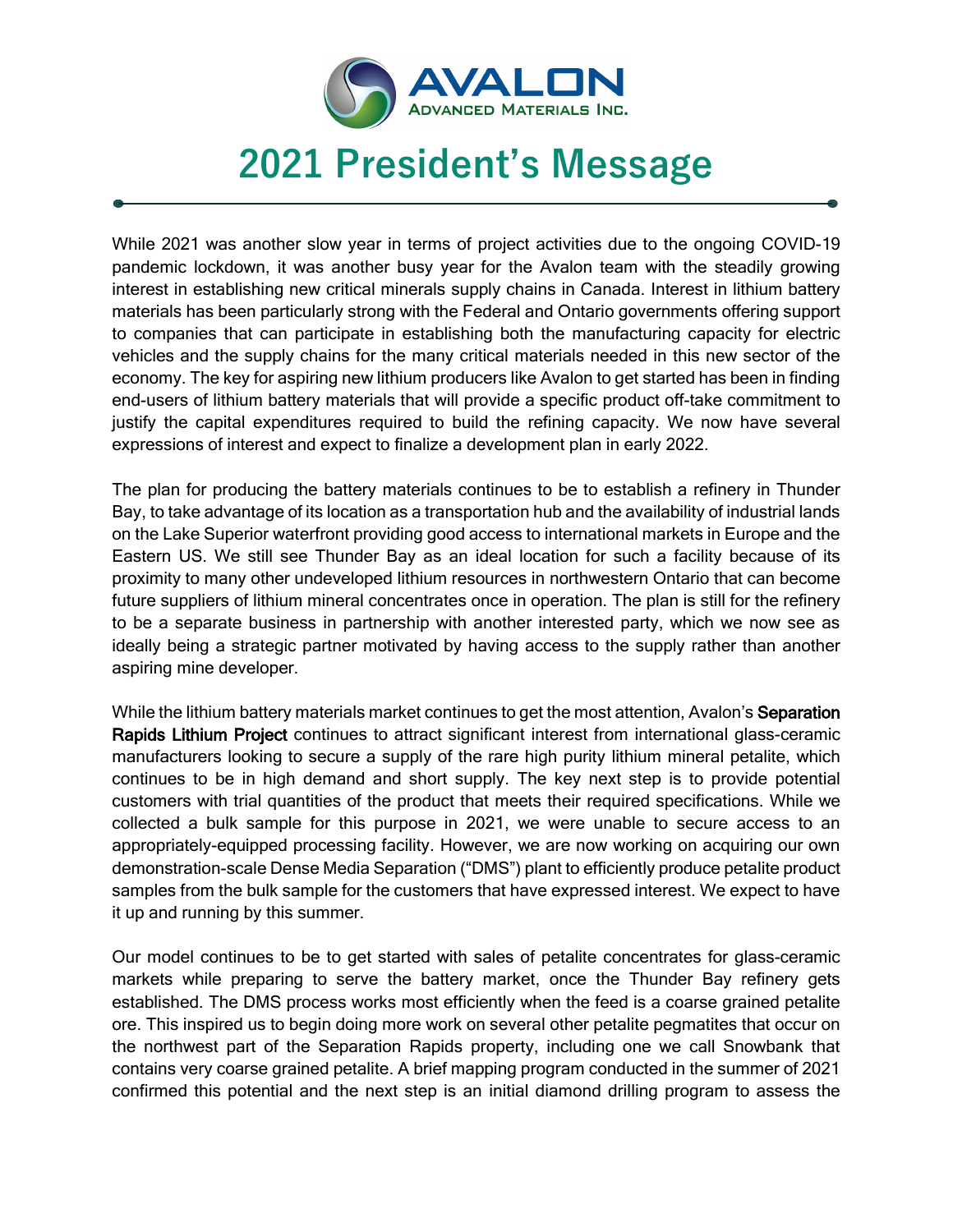potential size and geometry of the resource. An access trail has been prepared and we plan to begin drilling this winter once the necessary permit has been received.

Avalon also carried out a mapping and sampling program in 2021 on its 100%-owned Lilypad Cesium-Tantalum-Lithium Project near Fort Hope, Ontario, in the traditional territory of the Eabametoong First Nation ("EFN"). Several more cesium mineralized pegmatite dykes were identified on the property including a significant extension to the previously drilled Pollucite Dyke indicating considerable potential to expand the preliminary resource delineated in 2001 which contained roughly 340,000 tonnes grading over 2% cesium oxide. With cesium still in very short supply, a follow-up drilling program is tentatively planned for 2022. With former EFN Chief Harvey Yesno having recently joined Avalon's Board of Directors, we look forward to working closely with the Eabametoong First Nation toward future collaboration on the development of this project.

The other significant activity in 2021 was our ongoing efforts to inspire more interest in looking at historic mine wastes on closed mine sites as opportunities to recover many critical minerals from the wastes. It is now being seen as an opportunity to create the "circular economy" in the mining industry, an idea we have been promoting for many years that is finally getting attention in the government circles. I have been a frequent speaker on this subject and continue to emphasize that the potential can be realized through the application of innovative new extraction technologies to efficiently recover rare earths and other critical minerals from historic mine wastes and economically remediate the long-term environmental liability. We see lots of possibilities here, but the challenge has been to secure access to and/or ownership of such sites when they are encumbered by long term environmental liabilities which are perceived as major risk factors. But we are making progress now!

Avalon's East Kemptville Tin-Indium and Lithium Project in Nova Scotia and the Cargill Phosphate Rare Earths and Scandium Project near Kapuskasing, Ontario are both examples of pastproducing mine sites where we have identified considerable potential for recovery of critical minerals from historic mine wastes while remediating the long-term environmental liability. In both cases, we are now getting more support from the Provincial Governments toward finding a solution to secure access to both of these sites and I remain optimistic that we will finally be able to activate both of these projects in 2022.

Avalon remains committed to establishing a diversified clean technology materials business, built on strong environmental, social and governance (ESG) performance, which was confirmed in early 2021 when we secured our first ESG risk-rating, following the audit by Sustainalytics. We continue to be a leader in applying ESG principles in the mineral development sector which is now getting greater recognition from the growing ESG investment community.

I also want to acknowledge the important role our former Vice-President, Exploration, Bill Mercer had in providing the leadership on inspiring our focus on health and safety in our operations and implementation of the principles of environmental and social responsibility some 15 years ago! Bill recently announced his retirement although he will continue to help us out where needed on a consulting basis. Lastly, I want to again extend my sincere appreciation to Avalon's long-time